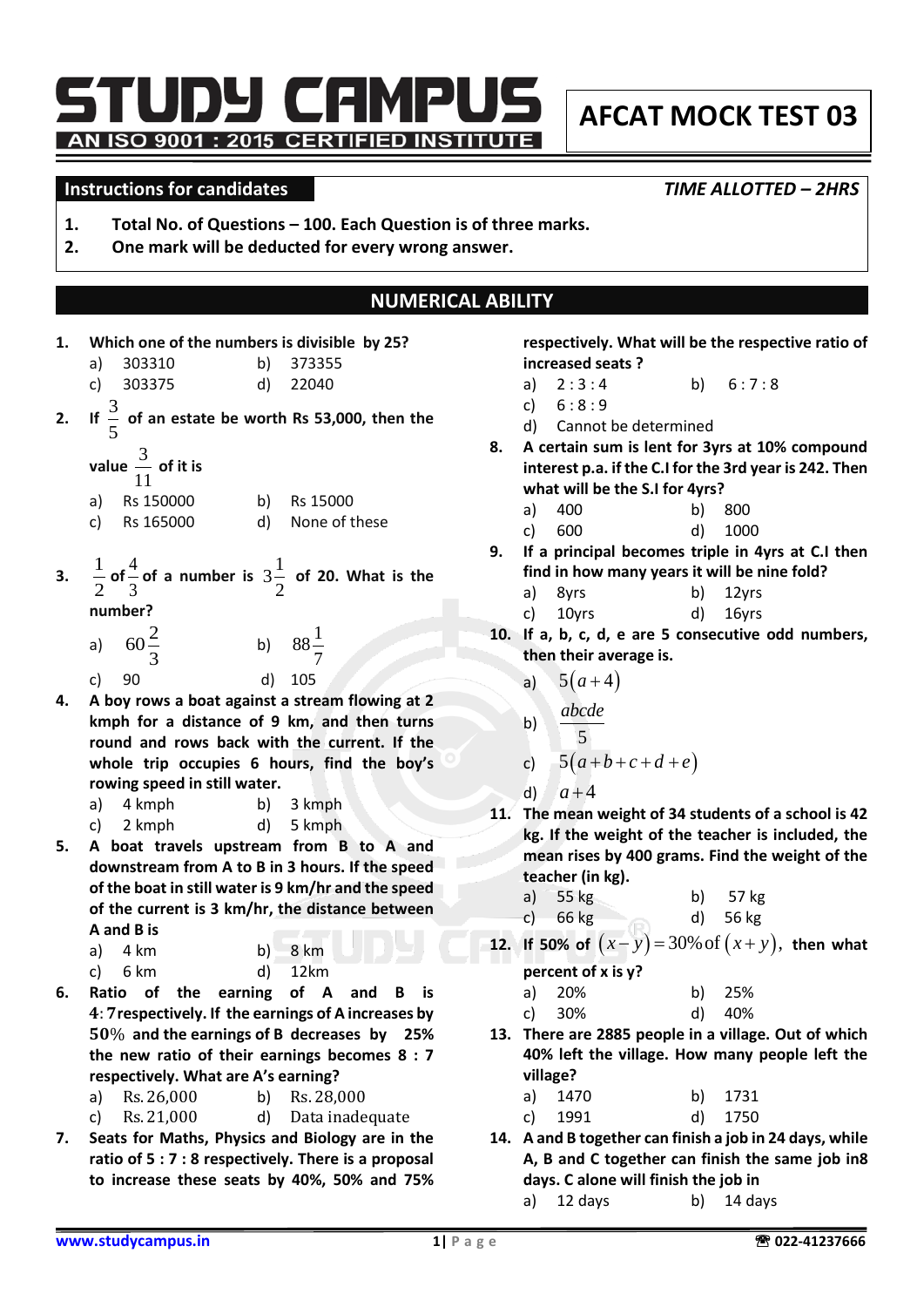- c) 16 days d) 24 days
- **15. A, B and C working separately can do a piece of work in 11 days, 20 days and 55 days respectively. In how many days, the work will be completed if A is assisted by B and C on alternate days ?**
	- a) 2 b) 6
	- c) 4 d) 8
- **16. Two train 100 meters and 120 meters long are running in the same direction with speeds of 72 km/h and 54 km/h. In how much time will the first train cross the second ?** 
	- a) 50 sec b) 44 sec
	- c) 38 sec d) 42 sec
- **17. Nilesh goes to school from his village at 2 km/hr& return back at the speed of 4 km/hr, if he takes 6 hours in all, then what is the distance between the village and the school?** 
	- a) 6 km b) 5 km
	- c) 4 km d) None of theses
- **18. A 200 meter long train crosses a platform of double its length in 36 seconds. What is the speed of the train in kmph?** 
	- a) 60 b) 48
	- c) 64 d) 66
- **19. The owner of a furniture shop charges his customers 15% more than cost price. If a customer paid Rs. 9039 for a sofa set, then what is the CP of sofa set?**

| a) 7680 | b) 7860 |
|---------|---------|
| c) 7880 | d) 7660 |

**20. A shopkeeper marks his goods 20% above his**

**cost price and gives 15% discount on the marked price. Find his gain%.** 

- a) 2% b) 8%
- c) 11% d) 6%
- **21. A and B can do a piece of work in 72 days. B and C can do it in 120 days. And A and C can do it in 90 days. When A, B, and C work together. How much work is finished by them in 3 days.**

a) 
$$
\frac{1}{40}
$$
 b)  $\frac{1}{30}$   
\nc)  $\frac{1}{20}$  d)  $\frac{1}{10}$   
\n22.  $\frac{\frac{1}{3} \div \frac{1}{3} \times \frac{1}{3}}{\frac{1}{3} \div \frac{1}{3} \text{ of } \frac{1}{3}} - \frac{1}{9} = ?$   
\na) 0 \nb) 1  
\nc)  $\frac{1}{3}$  d)  $\frac{1}{9}$ 

- **23. A train is moving with the speed of 180 km/hr. its speed (in m/sec) is?**
	- a) 5 b) 40
	- c) 30 d) 50
- **24. The LCM and HCF of the numbers 28 and 42 are in the ratio?**
	- a)  $6:1$  b)  $2:3$ c)  $3:2$  d)  $7:2$
- **25.** The average of  $7,11,15, x,14,21,25$  is 15 **then the value of**  *x* **is?**
	- a) 3 b) 14.5 c) 12 d) 13.3

## **REASONING AND MILITARY APTITUDE TEST**

**Direction- (26-30) Which is the one that does not belong to the same group**

- **26. Sword, arrow, dagger, trident**
	- a) Sword b) arrow
	- c) dagger d) trident
- **27. Yen, piece, rouble, dollar, pound** 
	- a) yen b) piece
	- c) rouble d) pound
- **28. Poppy, mustard, sesame, linseed, castor**
	- a) mustard b) sesame
	- c) poppy d) castor
- **29.** a) content b) Bibliography
	- c) Press d) Preface
- **30.** a) Tetanus b) Pneumonia
	- c) Tuberculosis d) Hepatitis

## **Direction-(31-35) find the similar relation**

**31. Umpire: Game: : ?**

- a) Prodigy : Wonder b) Chef : Banquet
- c) Legislator : Electiond) Moderator : Debate
- **32. Tanning : Leather : : Pyrotechnics : ?**
	- a) Bombs b) Fireworks
	- c) Wool d) Machinery
- **33. King : Throne : : Rider : ?**
	- a) Chair b) Horse
	- c) Seat d) Saddle
- **34. Cobbler : Leather : : Carpenter : ?**
	- a) Furniture b) Wood
	- c) Hammer d) Chair
- **35. Dark : Light : : ?**
	- a) Polluted : Contaminated
	- b) Accrued : Accumulated
	- c) III : Diseased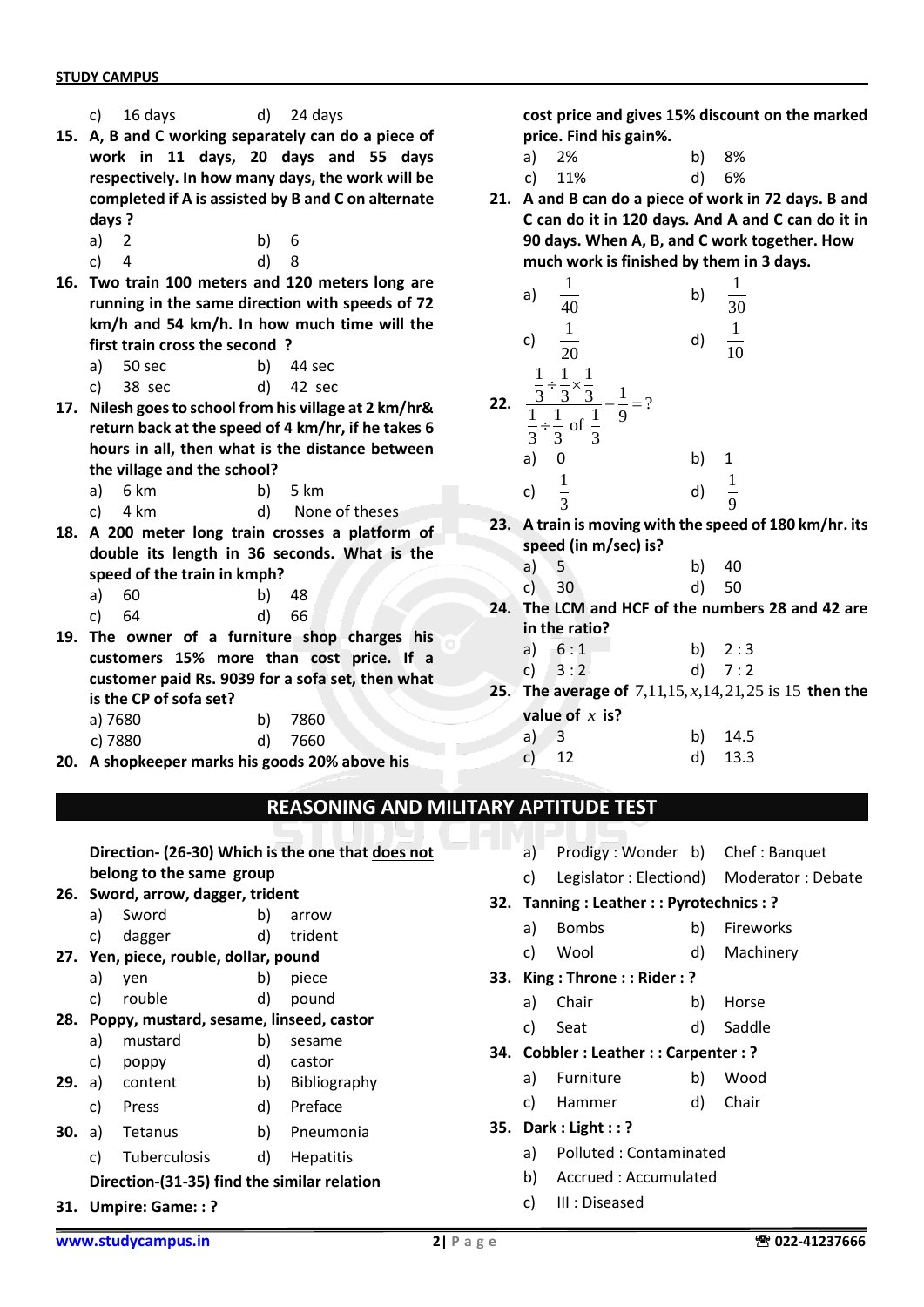- d) Hot : Cold
- **36. A is the brother of B, B is the brother of C. D is the father of A. Based on these three statements. Which of the following statements cannot be definitely true?**
	- a) B is the brother of A
	- b) B is the son of D
	- c) A is the brother of C
	- d) C is the brother of A
- **37**. **Vinay is taller then Hansika, Hansika is taller than Abhay, Aalok is taller than Ashok and Ashok is taller than Vinay. Who is the Shortest in the Group?**
	- a) Aalok b) Ashok
	- c) Hansika d) Abhay
- **38. a- c a-b c-bc c-bca** 
	- a) b b a b b) b a b a
	- c) a a b b d) b b a a
- **39. Statements:** Some books are lamps. Some lamps are rods.

#### **Conclusion:**

- **I.** Some books are rods.
- **II.** No rod is either book or lamp.
- **III.** All rods are lamps.
- a) Only either I or II
- b) Only I and III follow
- c) Only II and III follow
- d) None follows
- **40. Statements:** All tables are boxes. Some boxes are windows.

#### **Conclusion:**

- **I.** Some tables are windows.
- **II.** All boxes are tables.
- **III.** No window is table.
- a) Non follows
- b) Only either I or III follows
- c) Only both II and III follow
- d) Only I and II follow
- **41. Which of the following diagrams indicates the best relation between Man, Worker and Garden?**



**42. Which of the following diagrams indicates the best relation between Males, Cousins and Nephews?**



**43. Relationship among the closes given below. Factory, Machinery, Product**







**47. Find the similar figure. Question Figures**



## **Answer Figures**



**48. Complete the figure.**

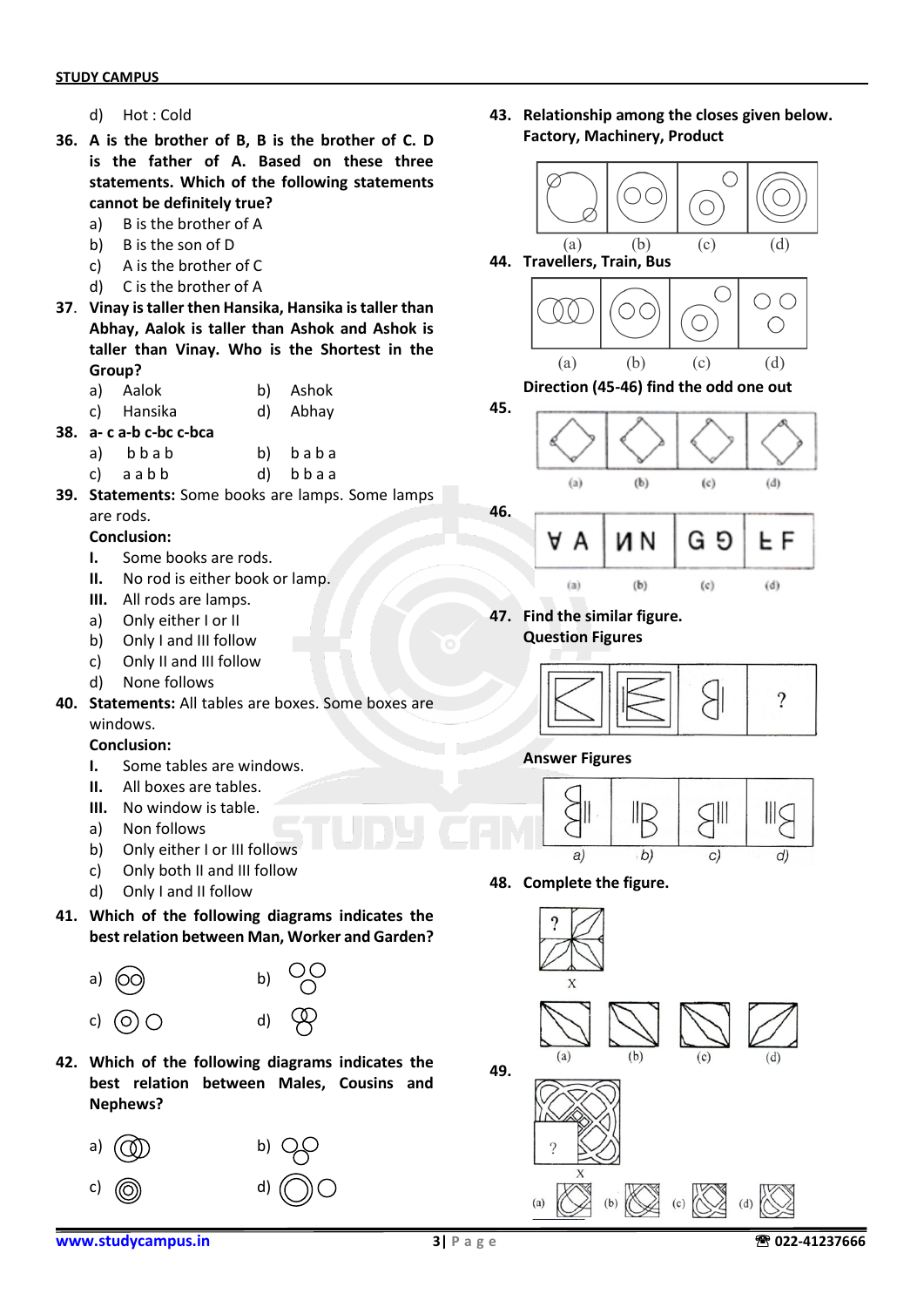**50.**



**51. Complete the given series Question figures**



#### **Answer Figures**



**Direction (52-53)- From the given answer figures, select the one in which the question figure is hidden/embedded.**



**53. Question Figure**



**Answer Figures**



**34. A waiter's salary consists of his salary and tips During one week his tips were 5/4 of his salary. What fraction of this income came from tips.**

| a) $4/9$ | b) $5/4$ |
|----------|----------|
| c) $5/8$ | d) 5/9   |

**55. What is the mirror image of the given figure? Questions Figures**



**Answer Figures**



## **ENGLISH LANGUAGE**

| DIRECTION (Qs. 56-58): Choose the synonyms/ |
|---------------------------------------------|
| antonyms of the given words.                |
| Forsake                                     |

- **56. Forsake** 
	- a) Hold b) Renounce c) Firm d) Transparent
	-
- **57. Jejune**
	- a) Interesting b) Exciting
	- c) Boring d) Joyful
- **58. Hapless**
	- a) Unfortunate b) Lucky
	- c) Fortunate d) Strife
	- **DIRECTION (Qs. 59-60):** Choose the synonyms/ antonyms of the given words.

### **59. Occult**

a) Intelligent b) Dull

- c) Latent b) Ambiguous
- **60. Mollify**
- 
- a) Appease b) Assuage c) Irrilate d) Ill-fated

**DIRECTION (Qs. 61-63):** In the following question, some part of the sentence may have errors. Find out which part of the sentence has an error and select the appropriate option. If a sentence is free from error, select 'No Error'

- **61.** The cattle (a) / is grazing (b) /in the ground.(c) / No error (d)
- **62.** Each of the girls (a) /must carry (b) /their own bag. (c) /no error (d)
- **63.** Gajendrahas sold (a) / many of his furniture's. (b) / in the Sunday Market ( c) / No error (d)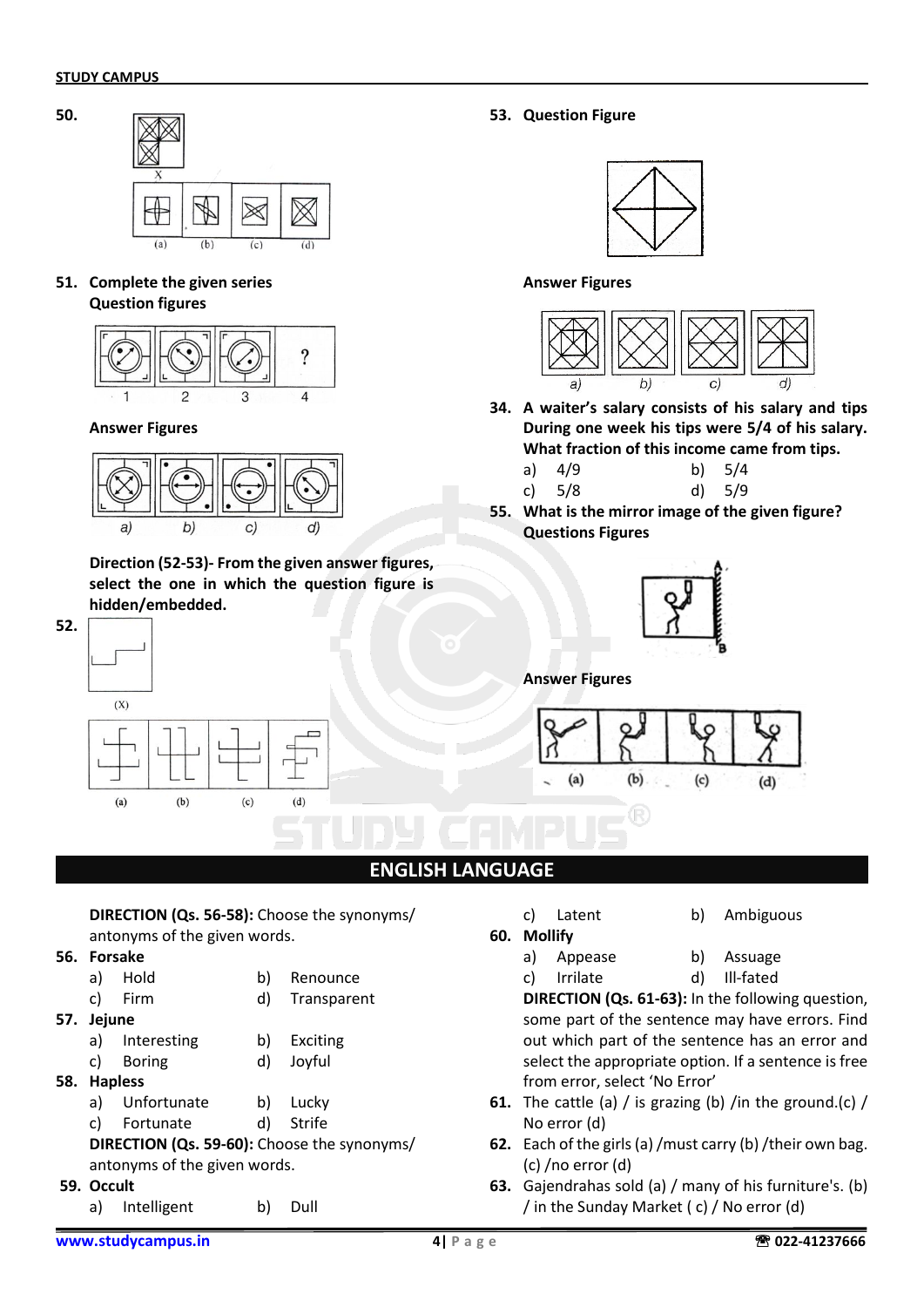**DIRECTION (Qs. 64-65):** In the following passage some of the words have been left out. Read the passage carefully

The (64) having of loud music has led the angry residents of this vicinity to file a police com-plaint and move court against the organizer's lack of for (65)\_\_\_\_\_\_\_\_\_\_\_ the people's need for a peace-ful neighbour-hood.

- **64.** a) peaceful, thought
	- b) abrupt, hope
	- c) incessant, consideration
	- d) fashionable, friendliness
- **65.** a) peaceful, thought
	- b) abrupt, hope
	- c) incessant, consideration
	- d) fashionable, friendliness

**DIRECTION(Qs. 66-70**): Read the passage carefully and choose the best answer to each question out of the four alternatives.

Nature writing is nonfiction or fiction prose or poetry about the natural environment. Nature writing encompasses a wide variety of works, ranging from those that place primary emphasis on natural history facts (such as field guides) to those in which philosophical interpretation predominate. It includes natural history essays, poetry, essays of solitude or escape, as well as travel and adventure writing.

Nature writing often draws heavily on scientific information and facts about the natural world; at the same time, it is frequently written in the first person and incorporates personal observations of and philosophical reflections upon nature.

Modern nature writing traces its roots to the works of natural history that were popular in the second half of the 18th century and throughout the 19th. An important early figure was the "parson-naturalist" Gilbert White (1720 – 1793), a pioneering English naturalist and ornithologist. He is best known for his Natural History and Antiquities of Selborne (1789).

#### **66. Nature writing emphasizes on**

- i. Historical facts about the nature
- ii. Philosophical interpretations of the nature
- iii. Scientific information and facts Choose the most appropriate
- a) None of the above
- b) Only (i) and (ii)
- c) All the above
- d) Only (i) and (ii)
- **67. Based on the passage what is period to which the modern nature writing can be traced to** a) 1850 till 1999 b) 1850 to 1899

c) 1750 till 1899 d) 1750 till 1900

#### **68. Which statement summarizes the above passage**

- a) The passage talks about the life and lessons of Gilbert White, a profound naturalist and ornithologist.
- b) The passage talks about how the nature writing is missing in the modern era and needs to be revived.
- c) The passage talks about from where the writers draw inspiration for nature writing, and how its importance is diminishing in the modern era.
- d) The passage talks about what nature writing is, the different types of nature writing, its style, and about the roots and pioneer of modern nature writing.
- **69. Which word aptly describes the word "reflections" as used in the passage** 
	- a) Opinion b) Reproduction
	- c) Images d) None of the above
- **70. According to the passage, what kind of works are written as part of nature writing?**
	- i. Natural history essays and essays of solitude or escape
	- ii. Poetry
	- iii. Travel and adventure writing
	- Choose the correct options
	- a) Only (i) b) Only (i) and (ii)
	- c) Only (ii) and (iii) d) All the above

**DIRECTION (Qs. 71-75.):** Fill up the blanks with the given options

- **71. He will impart no information ……… anyone.** 
	- a) from b) for
	- c) with d) to
- **72. According to the weather \_\_\_\_\_\_\_\_\_\_ it is going to be cloudy today.**
	- a) announcement b) indication
	- c) prediction d) forecast
- **73. Jyoti refused to be ……… by her long illness.** 
	- a) dispatched b) dispirited
	- c) dispersed d) dispensed
- **74. The villagers \_\_\_\_\_\_\_\_\_\_ the murder of their leader by burning the police van.**
	- a) protested b) avenged
	- c) mourned d) consoled
- **75. He was ……… by nature and so avoided all company.** 
	- a) cordial b) anti-social
	- c) gregarious d) timid

**DIRECTION (Qs.76-80):** Choose the most appropriate options that explains the correct meaning of the following idiom / phrase:

**76. Miss the boat**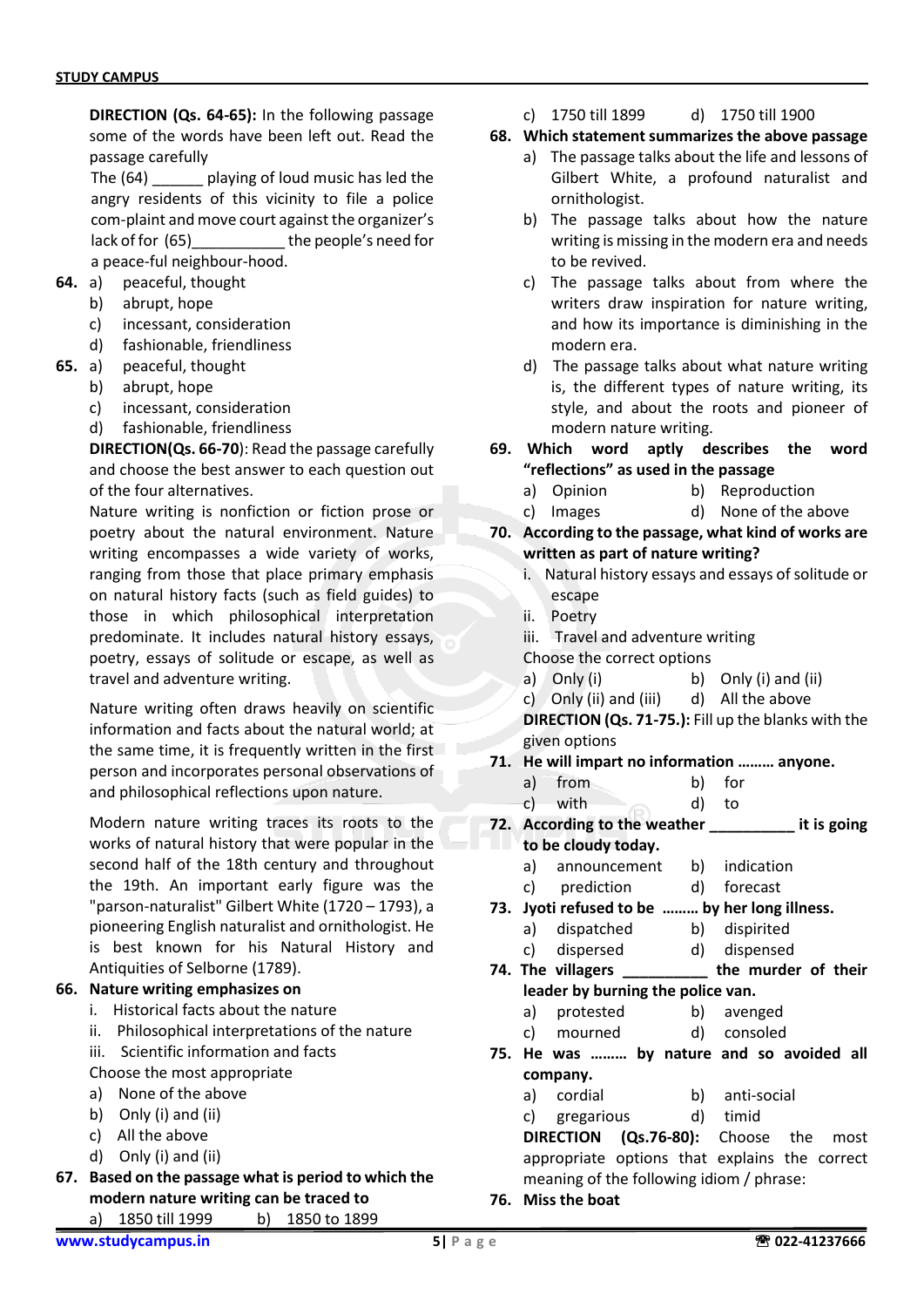#### **STUDY CAMPUS**

- a) Go to sleep b) It's too late
- c) Doing a good job d) Calm down
- **77. That's the last straw** 
	- a) Patience has run out
	- b) To get upset
	- c) Sick
		- d) Get out of control
- **78. Break a leg** 
	- a) To get something
	- b) Something common
	- c) Good luck
- d) Consent
- **79. Hit the sack**
	- a) Go to sleep b) Good luck
	- c) Winning something
	- d) Out of work
- **80. On the ball**
	- a) Outstanding effects
	- b) Doing a good job
	- c) Passive behaviour
	- d) Assurance

## **GENERAL AWARENESS**

- **81. Which among the following is a place of Indus Valley Civilization located in Larkana district of Sind province in Pakistan?**
	- a) Alamgirpur b) Harappa
	- c) Rangapur d) Mohenjo-Daro
- **82. The main male God was worshipped by Indus people.**
	- a) Pashupati Shiva b) Vishnu
	- c) Brahma d) Indra
- **83. Which empire was rulled in Bengal?**
	- a) The Palas b) The Pratiharas
	- c) The Rashtrakutas d) The Chola
- **84. Which of the following statement is not correct?**
	- a) Dharmpala was the founder of Pala dynasty.
		- b) Vikramashila University was founded by Dharmpala.
		- c) Bhoja was the ruler of Pritihara Empire.
		- d) Krishna III was the last Rashtrakuta king.
- **85. Which of the following cult was popularised by Chaitanya?**
	- a) Shiva Cult b) Krishna Cult
	- c) Eknathwad d) All of the above
- **86. Who among the following was/were not disciples of Ramananda?**
	- a) Kabir & Raidas
	- b) Sena & & Sadhana
	- c) Dhanna & Naraharai
	- d) Tulsidas & Mirabai
- **87. Which of the following leader is correctly matched with their magazine?**

|    | Person              | <b>Magazine</b> |
|----|---------------------|-----------------|
| Α. | Devendranath Tagore | Young India     |
| В. | Rabindranath Tagore | Patrika         |
| C. | M. K. Gandhi        | Gitanjali       |
| D. | B. G. Tikak         | Kesari          |

**88. Which of the following article of the Indian Constitution deals with the constitution of the**

#### **Parliament of India?**

- a) Article 73 b) Article 78
- c) Article 79 d) Article 72
- **89. Which of the following article deals with the composition of council of states ( Rajya sabha) and the manner of election of its members?**
	- a) Article 82 b) Article 81
	- c) Article 90 d) Article 80
- **90. Which of the following are the discretionary powers of the Governor?**
	- a) Selection of Chief Minister
	- b) Provide advice to the President regarding President's rule in the concerned state.
	- c) Returning back the bill to the State legislature for reconsideration.
	- d) All the above
- **91. National emergency proclamation is issued in case of?**
	- a) Armed rebellion b) External aggression
	- c) War d) All the above
- **92. Which one of the following rivers is also called the 'Sorrow of Bengal'?**
	- a) The Gandak b) The Son
	- c) The Kosi d) The Damodar
- **93. The river Narmada origin from-**
	- a) Satpura b) Brahmagiri
	- c) Amarkantak
	- d) Slopes of the Western Ghats
- **94. Match List-I (Atomic Power Plants) with List-II (States) and select the correct answer using the codes given below the lists:**

| $List - I$ |            |    | List - II     |  |  |
|------------|------------|----|---------------|--|--|
|            | Narora     | А  | Uttar Pradesh |  |  |
| 2.         | Tarapur    | В  | Rajasthan     |  |  |
| З.         | Rawatbhata | C. | Tamil Nadu    |  |  |
|            | Kalpakkarn | D  | Maharashtra   |  |  |

**Codes:**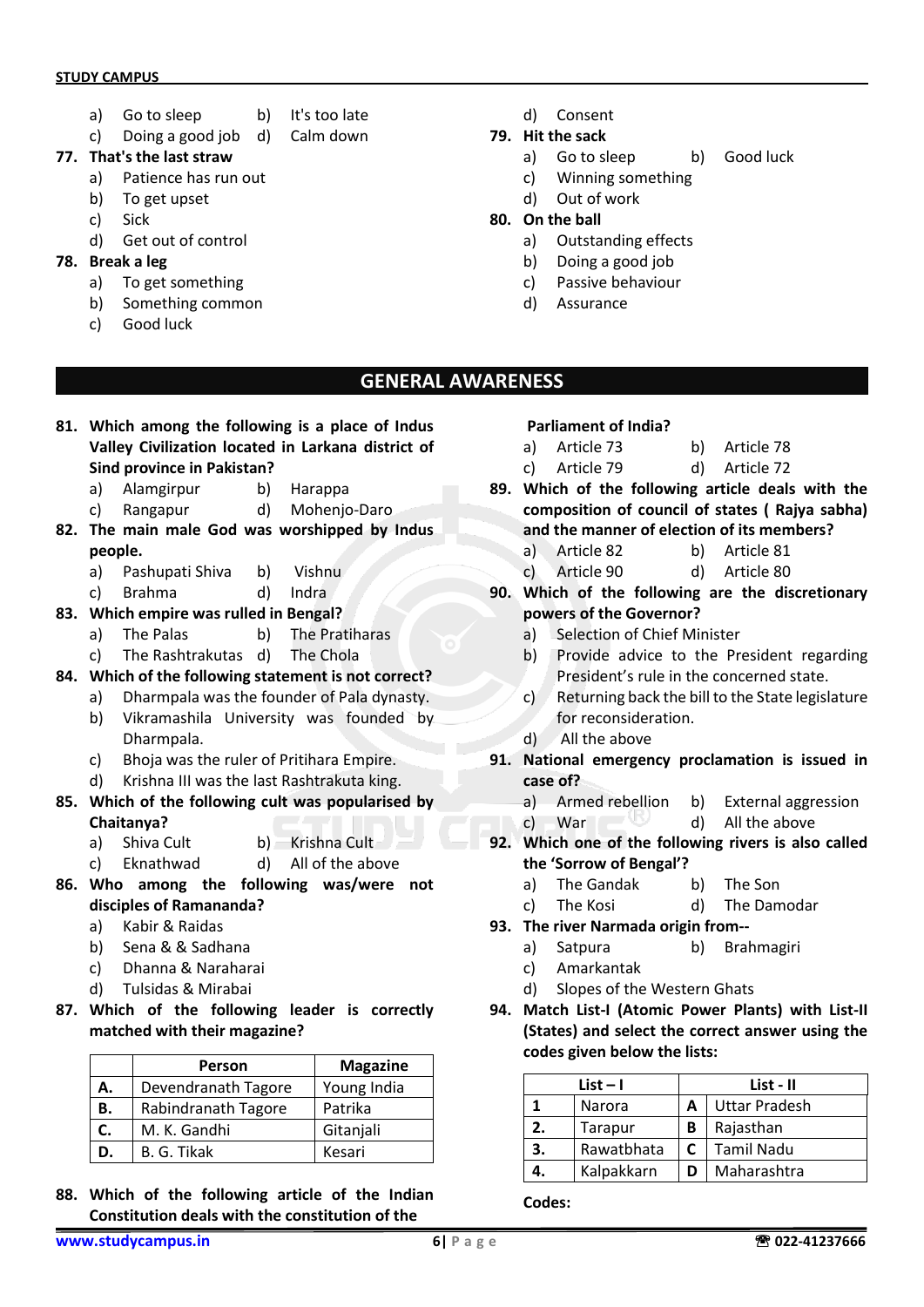**95.** 

|    | А |                    |   | D |              |   | в         | D |
|----|---|--------------------|---|---|--------------|---|-----------|---|
| a) |   | 2                  | 3 |   | b)           |   | 3         |   |
| C) |   | 3                  | 4 | 2 | $\mathsf{d}$ | 2 | 3         | 4 |
|    |   | 1Joule is Equal to |   |   |              |   |           |   |
| a) |   | $1043$ ergs        |   |   | b)           |   | 10^6 ergs |   |
| C) |   | 10^7 ergs          |   |   |              |   | 10^5 ergs |   |

- **96. Optical fiber works on the principle of**
	- a) Interference
	- b) Refraction
	- c) Total internal reflection
	- d) Scattering
- **97. What are those reflex actions called which involve brain?**
	- a) Reflex arcs
	- b) Cerebral reflexes

c) Spinal reflexes

- d) None of the above
- **98. The chemical substances which coordinate the activities of living organisms and also their growth are called:**
	- a) Hormones b) Blood
	- c) Sodium d) Cytoplasm
- **99. Where is the headquarters of the 'National AIDS Control Organisation (NACO)' located?**
	- a) Mumbai b) Delhi
	- c) Hyderabad d) Kolkata
- **100. The first edition of National Youth Parliament Festival was held in which year?** 
	- a) 2015 b) 2017
	- c) 2019 d) 2020

❖❖❖